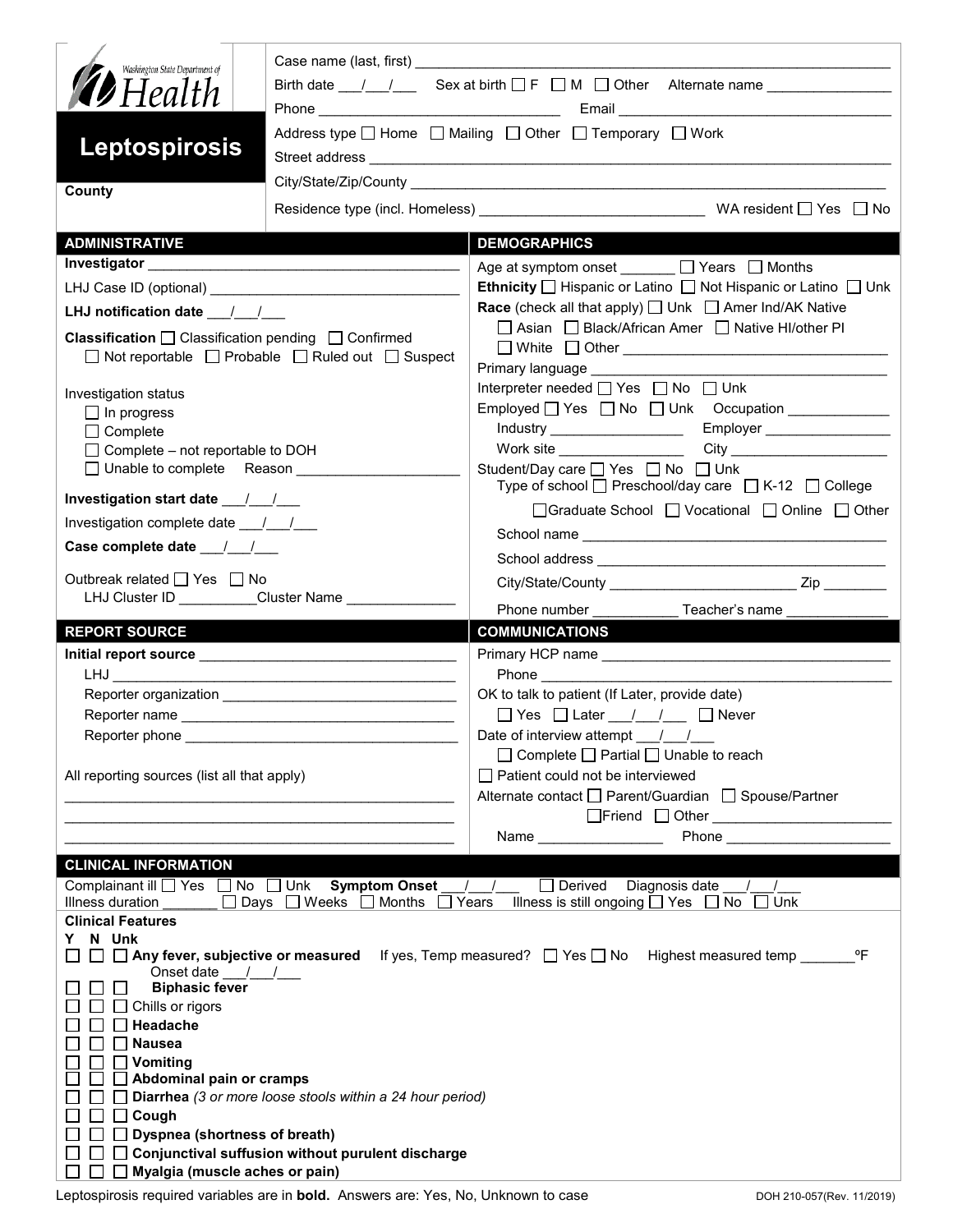| Case Name |
|-----------|
|           |

| N Unk<br>Y                                                                   |                                             |                                                                                             |                                       |  |  |
|------------------------------------------------------------------------------|---------------------------------------------|---------------------------------------------------------------------------------------------|---------------------------------------|--|--|
| Rash (i.e., maculopapular or petechial)                                      |                                             |                                                                                             |                                       |  |  |
| Cardiac arrhythmias, ECG abnormalities                                       |                                             |                                                                                             |                                       |  |  |
|                                                                              |                                             |                                                                                             |                                       |  |  |
| <b>Hemorrhagic signs</b>                                                     |                                             |                                                                                             |                                       |  |  |
| Blood in vomitus, stool, urine                                               |                                             |                                                                                             |                                       |  |  |
| Epistaxis (nose bleed)                                                       |                                             |                                                                                             |                                       |  |  |
| Gum bleeding                                                                 |                                             |                                                                                             |                                       |  |  |
| Petechiae                                                                    |                                             |                                                                                             |                                       |  |  |
|                                                                              |                                             |                                                                                             |                                       |  |  |
| Positive tourniquet test                                                     |                                             |                                                                                             |                                       |  |  |
| Positive urinalysis                                                          |                                             |                                                                                             |                                       |  |  |
| Purpura/ecchymosis                                                           |                                             |                                                                                             |                                       |  |  |
| Vaginal Bleeding                                                             |                                             |                                                                                             |                                       |  |  |
| Hemoptysis                                                                   |                                             |                                                                                             |                                       |  |  |
| Other                                                                        |                                             |                                                                                             |                                       |  |  |
|                                                                              |                                             |                                                                                             |                                       |  |  |
| Pale stool, dark urine, yellowing of skin or eyes (jaundice)                 |                                             |                                                                                             |                                       |  |  |
| <b>Meningitis</b>                                                            |                                             |                                                                                             |                                       |  |  |
| Renal insufficiency (e.g., anuria, oliguria)                                 |                                             |                                                                                             |                                       |  |  |
|                                                                              |                                             |                                                                                             |                                       |  |  |
| $\Box$ Hepatitis                                                             |                                             |                                                                                             |                                       |  |  |
| $\Box$ Septic shock                                                          |                                             |                                                                                             |                                       |  |  |
| Respiratory complications or failure                                         |                                             |                                                                                             |                                       |  |  |
|                                                                              |                                             |                                                                                             |                                       |  |  |
| $\Box$ Prior leptospirosis                                                   |                                             |                                                                                             |                                       |  |  |
| $\Box$ Other symptoms consistent with this illness<br>$\perp$                |                                             |                                                                                             |                                       |  |  |
| <b>Clinical Testing</b>                                                      |                                             |                                                                                             |                                       |  |  |
| Y N Unk                                                                      |                                             |                                                                                             |                                       |  |  |
|                                                                              |                                             |                                                                                             |                                       |  |  |
| Elevated CSF cell count                                                      |                                             |                                                                                             |                                       |  |  |
| $\Box$ Elevated CSF protein                                                  |                                             |                                                                                             |                                       |  |  |
| $\Box$ Thrombocytopenia<br>$\Box$<br>Value                                   |                                             |                                                                                             |                                       |  |  |
| Hospitalization                                                              |                                             |                                                                                             |                                       |  |  |
| Y N Unk                                                                      |                                             |                                                                                             |                                       |  |  |
|                                                                              |                                             |                                                                                             |                                       |  |  |
| $\Box$ <b>Hospitalized at least overnight for this illness</b> Facility name |                                             |                                                                                             |                                       |  |  |
| Hospital admission date / /                                                  |                                             | <b>HRN</b><br>Discharge $\frac{1}{1}$                                                       |                                       |  |  |
| Admitted to ICU                                                              | Date admitted to ICU / /                    | Date discharged from ICU /                                                                  |                                       |  |  |
| Mechanical ventilation or intubation required                                |                                             |                                                                                             |                                       |  |  |
|                                                                              |                                             |                                                                                             |                                       |  |  |
| Still hospitalized As of //                                                  |                                             |                                                                                             |                                       |  |  |
|                                                                              |                                             |                                                                                             |                                       |  |  |
| N Unk                                                                        |                                             |                                                                                             |                                       |  |  |
|                                                                              |                                             | Please fill in the death date information on the Person Screen                              |                                       |  |  |
| Died of this illness                                                         | Death date / /                              |                                                                                             |                                       |  |  |
| Autopsy performed                                                            |                                             |                                                                                             |                                       |  |  |
|                                                                              |                                             | Death certificate lists disease as a cause of death or a significant contributing condition |                                       |  |  |
| Pregnancy                                                                    |                                             |                                                                                             |                                       |  |  |
| Pregnancy status at time of symptom onset                                    |                                             |                                                                                             |                                       |  |  |
|                                                                              |                                             |                                                                                             |                                       |  |  |
|                                                                              |                                             | $\Box$ Pregnant (Estimated) delivery date $\Box$ / Weeks pregnant at any symptom onset      |                                       |  |  |
| OB name, phone, address                                                      |                                             |                                                                                             |                                       |  |  |
|                                                                              |                                             | Outcome of pregnancy □ Still pregnant □ Fetal death (miscarriage or stillbirth) □ Abortion  |                                       |  |  |
|                                                                              | Other                                       |                                                                                             |                                       |  |  |
|                                                                              |                                             |                                                                                             |                                       |  |  |
| Delivery method [ Vaginal [ C-section [ Unk                                  |                                             |                                                                                             |                                       |  |  |
| □ Postpartum (Estimated) delivery date __/ __/                               |                                             |                                                                                             |                                       |  |  |
|                                                                              |                                             |                                                                                             |                                       |  |  |
| OB name, phone, address                                                      |                                             |                                                                                             |                                       |  |  |
| Outcome of pregnancy □ Fetal death (miscarriage or stillbirth) □ Abortion    |                                             |                                                                                             |                                       |  |  |
|                                                                              |                                             |                                                                                             |                                       |  |  |
|                                                                              |                                             |                                                                                             |                                       |  |  |
|                                                                              | Delivery method [ Vaginal [ C-section [ Unk |                                                                                             |                                       |  |  |
|                                                                              |                                             |                                                                                             |                                       |  |  |
| $\Box$ Neither pregnant nor postpartum $\Box$ Unk                            |                                             |                                                                                             |                                       |  |  |
| RISK AND RESPONSE (Ask about exposures 2-30 days before symptom onset)       |                                             |                                                                                             |                                       |  |  |
|                                                                              |                                             |                                                                                             |                                       |  |  |
| <b>Travel</b>                                                                |                                             |                                                                                             |                                       |  |  |
|                                                                              | Setting 1                                   | Setting 2                                                                                   | Setting 3                             |  |  |
| Travel out of:                                                               | County/City _________________               | County/City __________________                                                              | □ County/City __________________      |  |  |
|                                                                              |                                             |                                                                                             | □ State <u>______________________</u> |  |  |
|                                                                              | State _________________________             | State                                                                                       |                                       |  |  |
|                                                                              |                                             |                                                                                             |                                       |  |  |
| Other                                                                        |                                             | Other                                                                                       | Other                                 |  |  |
| Destination name                                                             |                                             |                                                                                             |                                       |  |  |
| Start and end dates<br>$\frac{1}{2}$                                         | to<br>$\sqrt{2}$                            | $\sqrt{2}$<br>to                                                                            | to<br>$\prime$                        |  |  |
|                                                                              |                                             |                                                                                             |                                       |  |  |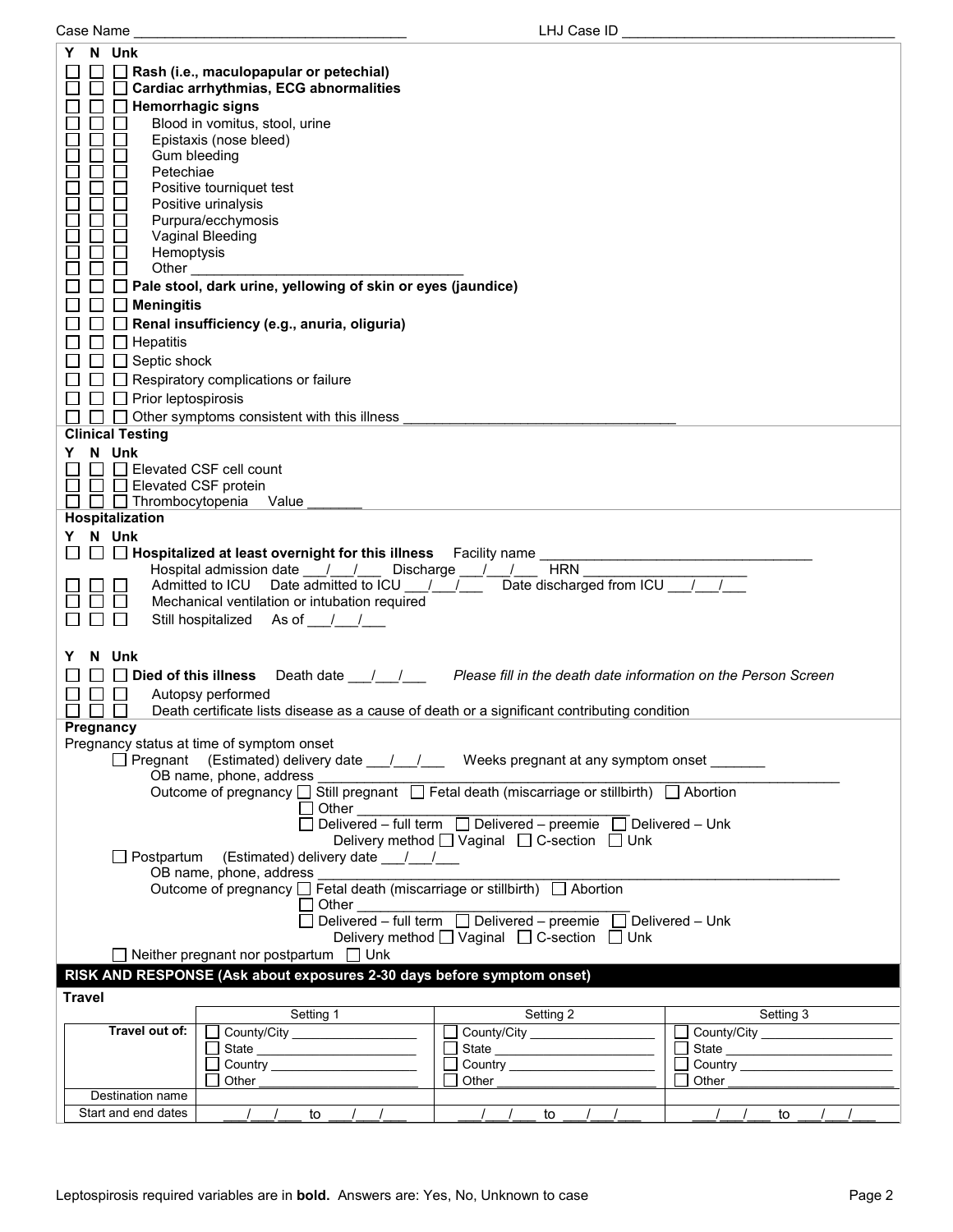| Case Name                                                                                                                                                                                                                                | LHJ Case ID                                                                                                          |
|------------------------------------------------------------------------------------------------------------------------------------------------------------------------------------------------------------------------------------------|----------------------------------------------------------------------------------------------------------------------|
|                                                                                                                                                                                                                                          |                                                                                                                      |
| <b>Risk and Exposure Information</b>                                                                                                                                                                                                     |                                                                                                                      |
| N Unk<br>Y.                                                                                                                                                                                                                              |                                                                                                                      |
| $\Box~\Box$ Is case a recent foreign arrival (e.g., immigrant, refugee, adoptee, visitor)  Country ____________________                                                                                                                  |                                                                                                                      |
|                                                                                                                                                                                                                                          |                                                                                                                      |
| $\Box$ Commercial animal or animal product implicated Specify $\Box$                                                                                                                                                                     |                                                                                                                      |
| $\Box$ Involvement in an exposure event (e.g., adventure race, triathlon, flooding) with known associated cases                                                                                                                          |                                                                                                                      |
| Specify event                                                                                                                                                                                                                            |                                                                                                                      |
|                                                                                                                                                                                                                                          |                                                                                                                      |
| □ Does the case know anyone else with similar symptoms or illness                                                                                                                                                                        |                                                                                                                      |
| Onset date, shared meals, relationship, etc. ___________________________________                                                                                                                                                         |                                                                                                                      |
|                                                                                                                                                                                                                                          |                                                                                                                      |
|                                                                                                                                                                                                                                          |                                                                                                                      |
| <b>Water Exposure</b>                                                                                                                                                                                                                    |                                                                                                                      |
| Y N Unk                                                                                                                                                                                                                                  |                                                                                                                      |
| Source of drinking water known                                                                                                                                                                                                           | <b>Describe</b>                                                                                                      |
|                                                                                                                                                                                                                                          |                                                                                                                      |
|                                                                                                                                                                                                                                          |                                                                                                                      |
|                                                                                                                                                                                                                                          |                                                                                                                      |
|                                                                                                                                                                                                                                          |                                                                                                                      |
|                                                                                                                                                                                                                                          |                                                                                                                      |
| Shared well enter the contract of the contract of the contract of the contract of the contract of the contract of the contract of the contract of the contract of the contract of the contract of the contract of the contract           |                                                                                                                      |
| Other and the contract of the contract of the contract of the contract of the contract of the contract of the contract of the contract of the contract of the contract of the contract of the contract of the contract of the<br>$\perp$ |                                                                                                                      |
| $\Box$ Motorcycle/bicycle riding in wet conditions                                                                                                                                                                                       |                                                                                                                      |
|                                                                                                                                                                                                                                          |                                                                                                                      |
| □ Exposure to wet soil, vegetation, or mud                                                                                                                                                                                               |                                                                                                                      |
| $\Box$ Contact with untreated water                                                                                                                                                                                                      | <b>Describe</b>                                                                                                      |
|                                                                                                                                                                                                                                          |                                                                                                                      |
|                                                                                                                                                                                                                                          |                                                                                                                      |
| River/stream/spring entertainment of the contract of the contract of the contract of the contract of the contract of the contract of the contract of the contract of the contract of the contract of the contract of the contr           |                                                                                                                      |
|                                                                                                                                                                                                                                          |                                                                                                                      |
|                                                                                                                                                                                                                                          |                                                                                                                      |
|                                                                                                                                                                                                                                          |                                                                                                                      |
|                                                                                                                                                                                                                                          |                                                                                                                      |
| $\mathbf{I}$                                                                                                                                                                                                                             |                                                                                                                      |
|                                                                                                                                                                                                                                          | <u> 1989 - Johann Barbara, markazi batar da bashkar a shekara ta 1989 - An tsara tsara tsara tsara tsara tsara t</u> |
| Where did water contact occur (specific location) example and the set of the set of the set of the set of the set of the set of the set of the set of the set of the set of the set of the set of the set of the set of the se           |                                                                                                                      |
| □ □ Flooding near residence, work site, activities, or travel                                                                                                                                                                            |                                                                                                                      |
| $\Box$ Heavy rainfall near residence, work site, activities, or travel                                                                                                                                                                   |                                                                                                                      |
|                                                                                                                                                                                                                                          |                                                                                                                      |
|                                                                                                                                                                                                                                          |                                                                                                                      |
| <b>Additional Exposures</b>                                                                                                                                                                                                              |                                                                                                                      |
|                                                                                                                                                                                                                                          |                                                                                                                      |
| Y N Unk                                                                                                                                                                                                                                  |                                                                                                                      |
| $\Box$ Stayed in rural area                                                                                                                                                                                                              |                                                                                                                      |
| $\Box$ $\Box$ Occupational animal or water contact                                                                                                                                                                                       |                                                                                                                      |
|                                                                                                                                                                                                                                          |                                                                                                                      |
| Farmer (animals)<br>$\mathbf{I}$                                                                                                                                                                                                         |                                                                                                                      |
| Farmer (land)                                                                                                                                                                                                                            |                                                                                                                      |
| Fish worker                                                                                                                                                                                                                              |                                                                                                                      |
|                                                                                                                                                                                                                                          |                                                                                                                      |
|                                                                                                                                                                                                                                          |                                                                                                                      |
| $\Box$ Avocational animal or water contact                                                                                                                                                                                               |                                                                                                                      |
|                                                                                                                                                                                                                                          |                                                                                                                      |
|                                                                                                                                                                                                                                          |                                                                                                                      |
| Gardening                                                                                                                                                                                                                                |                                                                                                                      |
| Pet ownership                                                                                                                                                                                                                            |                                                                                                                      |
|                                                                                                                                                                                                                                          |                                                                                                                      |
|                                                                                                                                                                                                                                          |                                                                                                                      |
| Recreational animal or water contact                                                                                                                                                                                                     |                                                                                                                      |
|                                                                                                                                                                                                                                          |                                                                                                                      |
|                                                                                                                                                                                                                                          |                                                                                                                      |
| Swimming                                                                                                                                                                                                                                 |                                                                                                                      |
| Boating                                                                                                                                                                                                                                  |                                                                                                                      |
| Camping/hiking                                                                                                                                                                                                                           |                                                                                                                      |
|                                                                                                                                                                                                                                          |                                                                                                                      |
| Hunting                                                                                                                                                                                                                                  |                                                                                                                      |
| Outdoor competition                                                                                                                                                                                                                      |                                                                                                                      |
|                                                                                                                                                                                                                                          |                                                                                                                      |
|                                                                                                                                                                                                                                          |                                                                                                                      |
| Visited farm, zoo, fair, or pet shop Specify ___________________________________                                                                                                                                                         |                                                                                                                      |
| Contact with animal carcass                                                                                                                                                                                                              |                                                                                                                      |
|                                                                                                                                                                                                                                          |                                                                                                                      |
| Contact with animals or animals excreta                                                                                                                                                                                                  |                                                                                                                      |
| Where did animal contact occur (e.g., home) $\qquad \qquad$                                                                                                                                                                              |                                                                                                                      |
| Dogs                                                                                                                                                                                                                                     |                                                                                                                      |
|                                                                                                                                                                                                                                          |                                                                                                                      |
| Farm livestock                                                                                                                                                                                                                           |                                                                                                                      |
| Rodents                                                                                                                                                                                                                                  |                                                                                                                      |
|                                                                                                                                                                                                                                          |                                                                                                                      |
| Wildlife                                                                                                                                                                                                                                 |                                                                                                                      |
|                                                                                                                                                                                                                                          |                                                                                                                      |
| Other                                                                                                                                                                                                                                    |                                                                                                                      |
| Housing had evidence of rodents                                                                                                                                                                                                          |                                                                                                                      |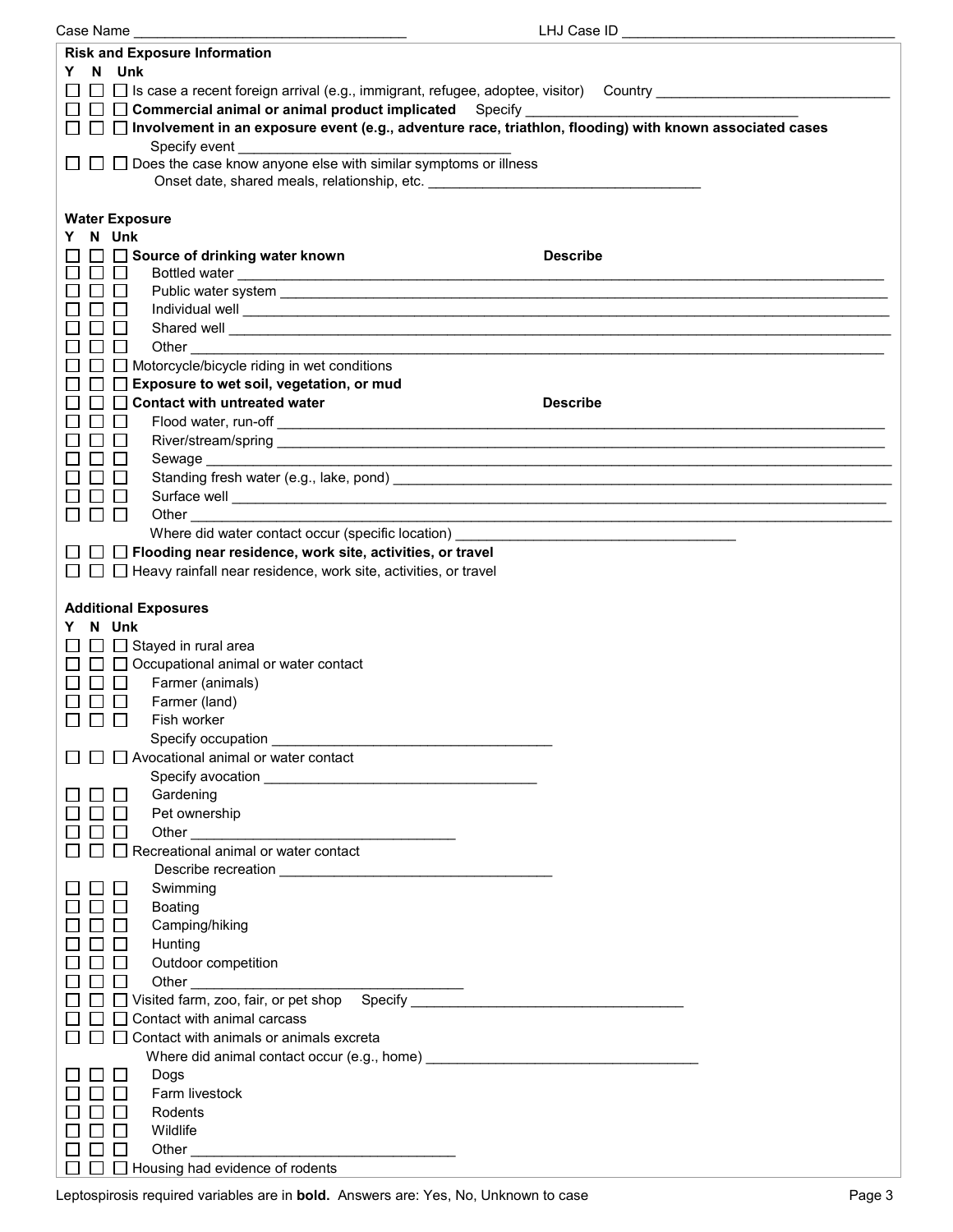| LHJ Case ID<br>Case Name                                                                                                                                                                                                                                                                                                                                           |
|--------------------------------------------------------------------------------------------------------------------------------------------------------------------------------------------------------------------------------------------------------------------------------------------------------------------------------------------------------------------|
| <b>Exposure and Transmission Summary</b><br>Y N Unk                                                                                                                                                                                                                                                                                                                |
| $\Box$ $\Box$ Epidemiologic link to a confirmed human case                                                                                                                                                                                                                                                                                                         |
| Likely geographic region of exposure □ In Washington - county ___________ □ Other state ___________<br>□ Not in US - country ______________ □ Unk                                                                                                                                                                                                                  |
| International travel related □ During entire exposure period □ During part of exposure period □ No international travel                                                                                                                                                                                                                                            |
| Suspected exposure type □ Foodborne □ Waterborne □ Animal related □ Person to person □ Sexual □ Unk                                                                                                                                                                                                                                                                |
| Describe<br>Suspected exposure setting □ Day care/Childcare □ School (not college) □ Home □ Work □ College □ Military<br>□ Correctional facility □ Place of worship □ Laboratory □ Long term care facility □ Homeless/shelter<br>□ International travel □ Out of state travel □ Social event □ Large public gathering □ Restaurant □ Hotel/motel/hostel            |
| <b>Exposure Summary</b>                                                                                                                                                                                                                                                                                                                                            |
|                                                                                                                                                                                                                                                                                                                                                                    |
| <b>Public Health Issues</b><br>Y N Unk<br>$\Box$ $\Box$ Notify others sharing exposure                                                                                                                                                                                                                                                                             |
| <b>Public Health Interventions/Actions</b><br>Y N Unk<br>$\Box$ Initiate trace-back investigation<br>$\Box$ Patient education regarding risk factors<br>$\Box$ Educate on proper disposal of animal carcass<br>Biohazard issues identified<br>Biohazard protocol followed<br>Letter sent Date __/__/__<br>Batch date ___/___/___<br>Any other public health action |
| <b>TREATMENT</b><br>Y N Unk                                                                                                                                                                                                                                                                                                                                        |
| $\Box$ Did patient receive prophylaxis/treatment<br>Specify medication<br>Number of days actually taken<br>Prescribed dose<br>$\Box$ on $\Box$ mg $\Box$ ml $\Box$ Frequency $\Box$ Duration $\Box$ Days $\Box$ Weeks $\Box$ Months<br>$\overline{\Box}$ Unk                                                                                                       |
| <b>NOTES</b>                                                                                                                                                                                                                                                                                                                                                       |
|                                                                                                                                                                                                                                                                                                                                                                    |
|                                                                                                                                                                                                                                                                                                                                                                    |
| <b>LAB RESULTS</b>                                                                                                                                                                                                                                                                                                                                                 |
| Lab report information<br>Lab report reviewed - LHJ $\Box$<br>WDRS user-entered lab report note                                                                                                                                                                                                                                                                    |
| Referring lab                                                                                                                                                                                                                                                                                                                                                      |